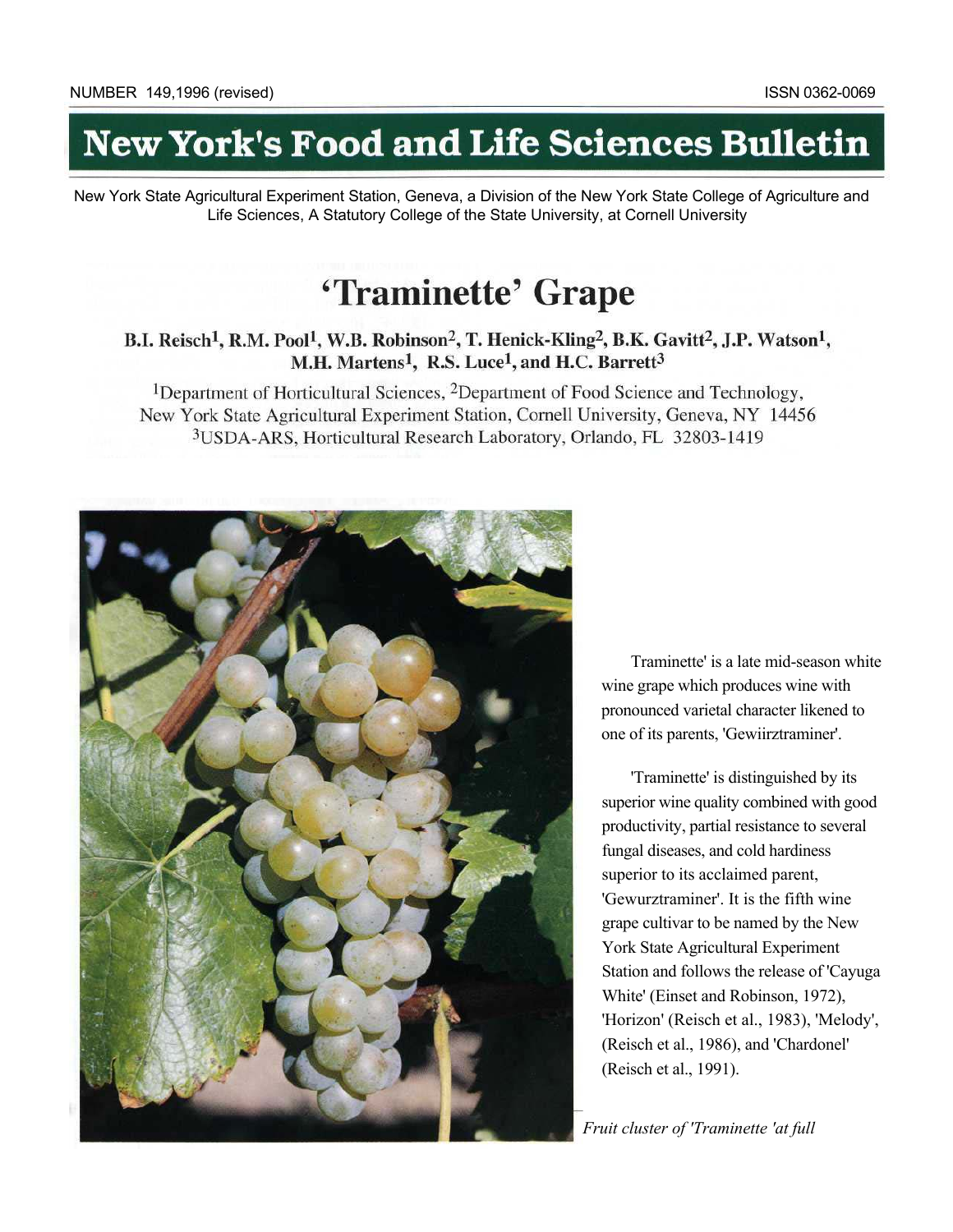#### **Origin**

Traminette' resulted from the cross, Joannes Seyve 23.416 x 'Gewurztraminer'. This cross was made in 1965 by H.C. Barrett, then of the University of Illinois, with the intention of producing a large clustered table grape with the flavor of 'Gewiirztraminer'. Seed from the cross were sent to Cornell's grape breeding program where they were planted in 1968. Fruit were first observed in 1971 and the original vine was propagated in 1974 under the number NY65.533.13. The vine was initially described as a vigorous and productive green grape with moderately loose clusters.

## **Description**

Own-rooted vines grown in phylloxera *(Daktulosphaira vitifoliae* Fitch.) infested soils are productive and moderately vigorous. Annual cane pruning weights averaged 1.3 lb./vine over a 4-year period in a replicated trial at Dresden, NY (Table 1). Vines of 'Cayuga White' were more productive, with higher pruning and cluster weights. At this trial, vines of 'Traminette' were planted one year later than the rest, and had to overcome compacted soil conditions. In addition, potassium deficiency was a problem; even growth and yield of 'Cayuga White' was considered to be low, in comparison with commercial yields obtained at nearby sites. In a trial at Fredonia, NY (Table 1), on a deep gravelly loam soil, pruning weights of three vines of 'Traminette' were comparable to control 'Melody' vines, and fruit yields were equivalent to 'Melody', approximating 7.3 tons/acre at 605 vines/acre. At Geneva, NY, on heavier, less fertile soils, vines have been adequately productive, averaging 16.1 lb./ vine (4.9 tons/acre) during five years (Table 2).

'Traminette' vines are moderately winter hardy at Geneva, and while bud hardiness is good, trunk injury is occasionally a problem, especially on heavier soils.

'Traminette' is considerably hardier than 'Gewiirztraminer' and about as hardy as many cultivars of similar background, such as 'Seyval', 'Vidal blanc', 'Cayuga White', and 'Aurore'. Primary bud survival was measured in January, 1981, following very cold weather in December, 1980. Vines of 'Traminette' had 63% bud survival, comparable to 'De Chaunac' (70%), and better than 'Aurore' (20%), 'Melody' (23%), 'Seyval' (22%), and 'Concord' (26%). In January, 1987, differential thermal analysis (DTA, Pool et al., 1990) was used to determine the temperature at which 50% of the primary buds were killed (LT 50). LT 50 for 'Traminette' was -15.3 °F, -10.3 °F for 'Cayuga White', -10.7 °F for both 'Chardonel' and 'Melody', and -13.9 °F for 'Concord'. Trunks of 'Traminette' are susceptible to damage from low temperatures which may cause trunk splitting or provoke crown gall disease. After eight years at Dresden, NY, under commercial conditions, one of 15 (winter tender) 'Riesling' vines had trunk damage and 11 were dead, while three of 15 'Traminette' vines had trunk damage and none had died. In this same trial, vines of 'Cayuga White', 'Horizon', 'Aurore' and 'Concord' had no trunk damage while one of 15 vines of 'Vidal blanc' had trunk damage.

Flowers of 'Traminette' are perfect and self-fertile, blooming at mid-season following late bud-break. Clusters are shouldered, moderately loose, and medium in size (0.24 to 0.29 lb.). Vines average 1.7 clusters/shoot. Very little crop is borne on lateral shoots and cluster thinning is rarely necessary. The amber berries are medium sized (1.52 g/ berry) and spherical.

'Traminette' ripens between 1 Oct. and 15 Oct. in New York. Juice soluble solids are usually higher and pH is usually lower than for 'Cayuga White' (Table 3). The balance between sugar, acidity and pH is excellent. These data indicate that 'Traminette' can accumulate satisfactory

| <b>Table 1.</b> Viticultural | production data<br>for |             | 'Cayuga White', Melody' and 'Traminette' grown at two locations. |                    |                         |
|------------------------------|------------------------|-------------|------------------------------------------------------------------|--------------------|-------------------------|
| Location/Year                | Cultivar               | $\mathbf n$ | Pruning<br>weight<br>(lb./vine)                                  | $lb$ ./<br>cluster | Fruit yield<br>lb./vine |
| Fredonia, NY                 | Traminette             | 3           | 3.5                                                              | 0.29               | 24.0                    |
| 1989-93                      | Melody                 | 18          | 4.0                                                              | 0.29               | 22.0                    |
| Dresden, NY                  | Traminette             | 15          | 1.3                                                              | 0.24               | 7.9                     |
| 1980-83                      | Cayuga White           | 15          | 1.5                                                              | 0.40               | 17.0                    |
| $n =$ number of vines        |                        |             |                                                                  |                    |                         |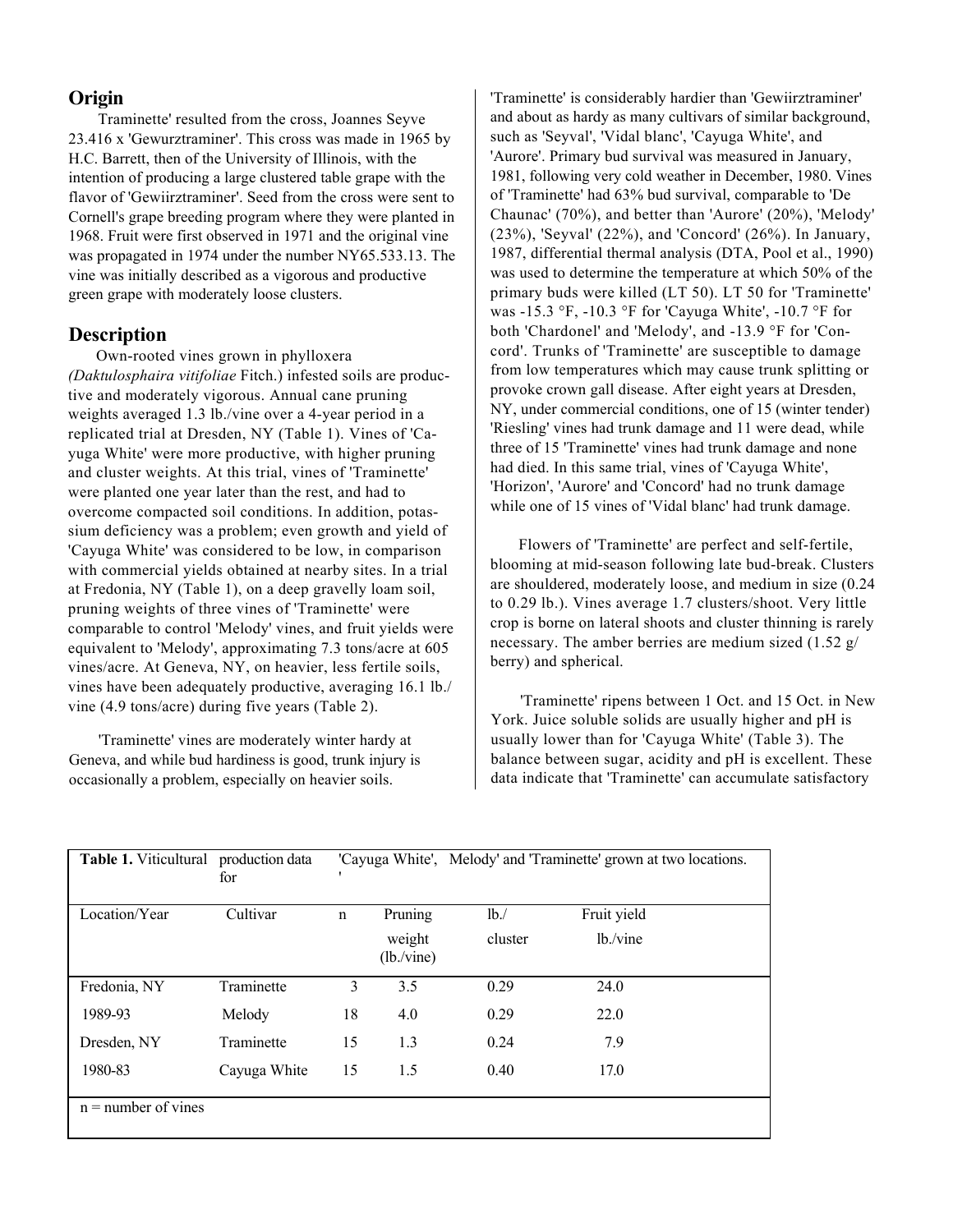**Table 2.** Viticultural production data for 'Traminette' vines grown near Geneva, New York.

| Year                  | n  | $lb$ ./<br>cluster | Fruit yield<br>$lb$ /vine |
|-----------------------|----|--------------------|---------------------------|
| 1987                  | 25 | 0.20               | 9.9                       |
| 1988                  | 16 | 0.29               | 22.0                      |
| 1990                  | 10 | 0.37               | 20.9                      |
| 1991                  | 16 | 0.29               | 13.0                      |
| 1995                  | 16 | 0.26               | 14.1                      |
| $n =$ number of vines |    |                    |                           |

amounts of sugar while maintaining sufficient acidity and a low pH. It does not lose acidity as quickly during ripening as does 'Cayuga White'. Wines, which were first made in 1972, have been described as distinctively spicy and fragrant, much like the 'Gewiirztraminer' parent. The wine has good body and no noticeable flavors characteristic of interspecific hybrid grapes. Skin contact for 12 to 48 hours (40 $\degree$  to 50 $\degree$ F) helps to enhance the desirable spicy, floral aromas. Excessive bitterness due to prolonged skin contact has not been observed. Wines may be finished dry or semidry depending on preferred style. When the grape is fully

ripe and when processed with some skin contact, the aromas of 'Traminette' are very similar to those of 'Gewiirztraminer'. 'Traminette' wine differs from 'Gewiirztraminer' in structure and mouthfeel; it does not have the strong fresh ground spice flavors with phenolic bitterness as is characteristic of very ripe 'Gewiirztraminer'. On the other hand, it does not get the bitter taste that 'Gewiirztraminer' may develop. 'Traminette' also maintains a lower, more favorable, wine pH.

Foliage and fruit are moderately resistant to powdery mildew *(Uncinula necator* [Schw.] Burr.), black rot *(Guignardia bidwellii* [Ellis] Viala & Ravaz) and Botrytis bunch rot *(Botrytis cinerea* Pers.). Foliage is susceptible to downy mildew *(Plasmopara viticola* [Berk, and Curt.] Berl. & de Toni) which can be controlled by standard commercial practices. Rupestris stem pitting virus has been found to occur in vines of 'Traminette'. It is not known whether stem pitting has a negative effect on vine growth (D. Gonsalves, personal communication); infected vines in New York trials have been observed to be as productive as adjacent uninfected vines (H. Amberg, personal communication).

Seven grower/cooperators were surveyed and five recommended the release of 'Traminette'. Two growers, one in Georgia and one in Maryland, indicated that growth was weak. Vines grafted on C. 3309 in Michigan State University trials were overly vigorous, with low productivity, excessive winter damage and crown gall (S. Howell

**Table 3.** Juice soluble solids, wine pH and acidity for 'Traminette', 'Cayuga White', and 'Melody' grown at two New York locations.

| Cultivar                                             | Years              | Soluble        |              |              | <b>Total Acidity</b> |            |              | pH           |              |              |  |
|------------------------------------------------------|--------------------|----------------|--------------|--------------|----------------------|------------|--------------|--------------|--------------|--------------|--|
|                                                      |                    | Solids («Brix) |              |              | $(g/L)^z$            |            |              |              |              |              |  |
| Location - Geneva                                    |                    | Ave.           | Min.         | <b>Max</b>   | Ave.                 | Min.       | Max.         | Ave.         | Min.         | Max.         |  |
| Traminette <sup>v</sup><br>Cayuga White <sup>x</sup> | 1972-95<br>1975-86 | 20.1<br>18.9   | 17.1<br>14.3 | 23.0<br>22.4 | 10.1<br>7.9          | 6.3<br>5.5 | 12.8<br>11.0 | 2.96<br>3.26 | 2.80<br>3.00 | 3.20<br>3.33 |  |
| Location - Fredonia                                  |                    |                |              |              |                      |            |              |              |              |              |  |
| Traminette<br>Melody                                 | 1990-93<br>1990-93 | 19.7<br>20.4   | 17.9<br>19.7 | 23.4<br>21.3 | 10.0<br>10.0         | 5.0<br>6.0 | 15.0<br>11.0 | 3.10<br>3.10 | 2.90<br>2.90 | 3.20<br>3.10 |  |

x As tartaric acid

y Wine data for 'Traminette' - Soluble solids data based on 23 years (1972-75, 1977-95); pH data based on 11 years (1982-86, 1988-89, 1991, 1993-95); total acidity based on 19 years (1972-75, 1977-82, 1984, 1986-89, 1991, 1993-95).

v Wine data for'Cayuga White'- Soluble solids data based on 10 years (1975-1983 and 1986); pH data based on 2 years (82,83); total acidity based on 7 years (1976, 77, 79-82, and 86).